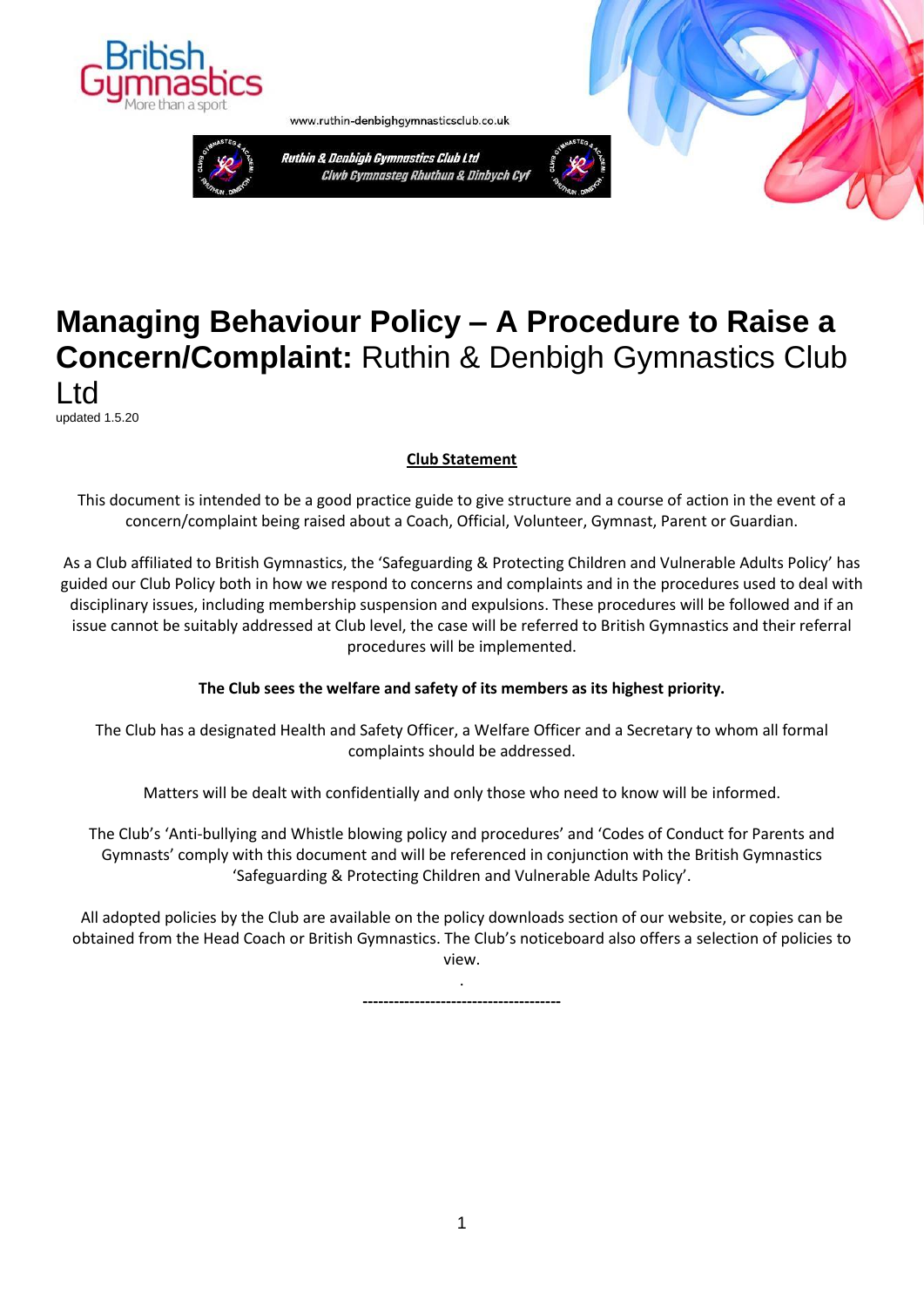





## **Policy Aim**

At Ruthin & Denbigh Gymnastics Club Ltd, we recognise that parents/guardians have a crucial role to play in supporting their child's success. A good partnership between the home and our Club ensures that children are happy in gymnastics. Happy Face sessions, annual displays, the Club website and Facebook pages, Love Admin, email communication and an open door policy (at session end) for parents to speak to the Head Coach further strengthens this partnership and communication with the Club.

There may be occasions when problems occur and in most cases these are usually sorted out quickly at the informal stage. In line with current guidelines and good practice, the Club wishes to resolve all and any concerns/complaints speedily and with the minimum of distress to all participants involved.

This document is intended to be a good practice guide to give structure and a course of action in the event of a concern/complaint being raised about a Coach, Official, Volunteer, Gymnast, Parent or Guardian.

#### **Whistleblowing**

Our Club is a 'telling Club'. This means that if anyone is being treated unfairly or cruelly or knows of this occurring to someone else, then they are expected to tell a Coach or Welfare Officer, who will deal with the incidents effectively and promptly with a minimum of distress to all participants involved.

The term "whistle blowing" is often used in such circumstances to describe the raising of a concern about practices, procedures or conduct of an individual. In a gymnastics context a whistle blower may be:

- $\triangleright$  A coach or official
- ➢ A gymnast
- ➢ A parent
- $\triangleright$  A member of the public

BG understands that whistle blowers are often very reluctant to report concerns. Thus, BG recognises that whistleblowers may wish to raise concerns in confidence. In these circumstances, the identity of the whistleblower will be kept confidential. Any subsequent reason why disclosure may be required will be discussed in detail with the whistleblower before any action is taken.

As an affiliated Club, every member is bound by the adopted policy of BG 'Whistle blowing Policy & Procedures' and full details of this policy can be found in the policy download section on the Club website.

#### **Confidentiality**

All concerns and complaints are treated with discretion. British Gymnastics (BG) 'Whistle blowing procedures' policy is adopted by the Club to provide the necessary steps to ensure that members, their parents/guardians and others feel able to raise a concern without fear of negative repercussions. It is the aim of the Directors and Management Committee that parents/guardians feel confident in the knowledge that their complaint will not penalize their child.

#### **Sharing of information**

There may be circumstances when information may need to be shared with those involved, in order that the complaint be fully investigated. Parents can be assured that information will be provided on a strictly need to know basis in line with BG 'confidentiality and information sharing' guidance. The Management Committee will follow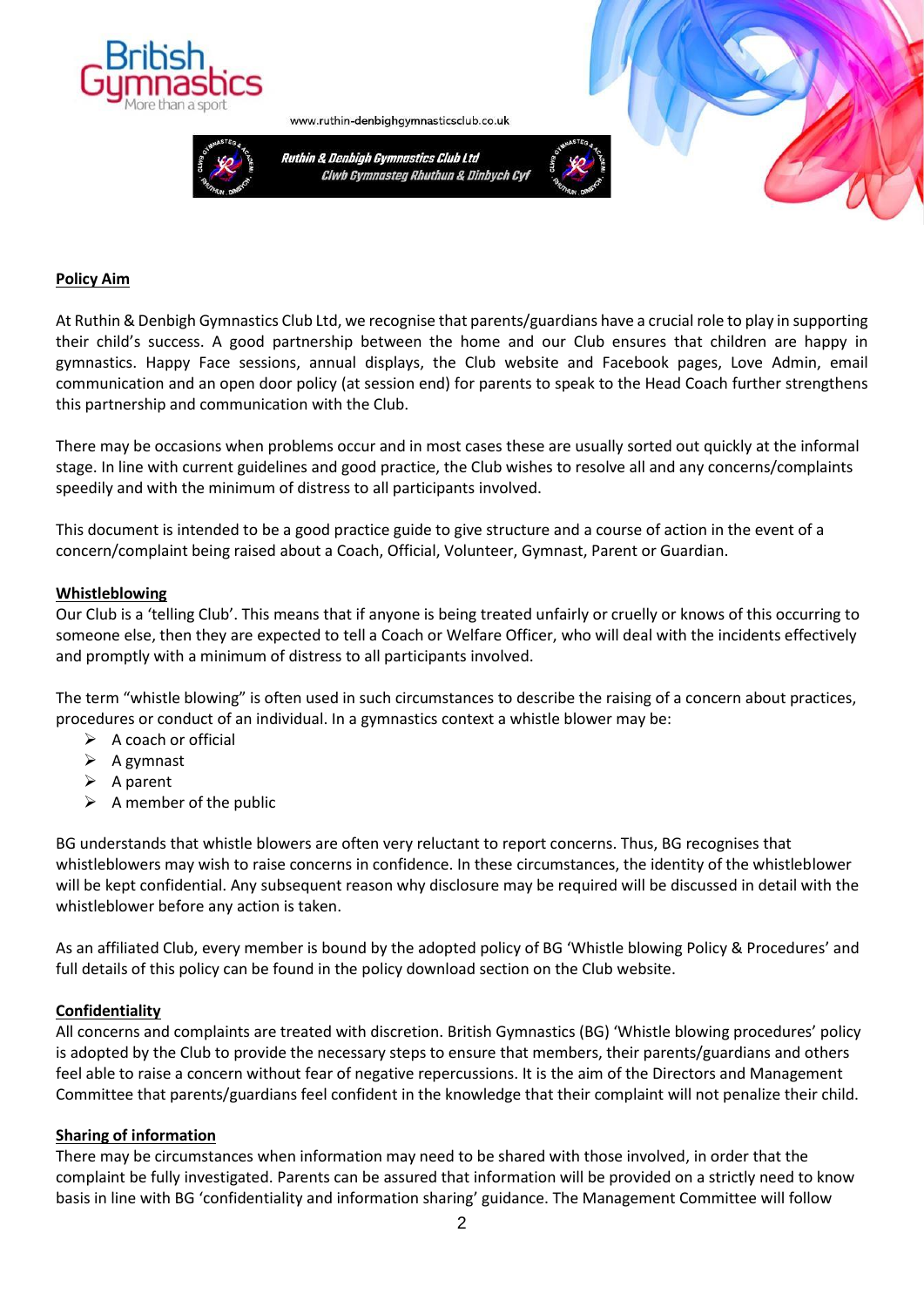



**Ruthin & Denbigh Gymnastics Club Ltd** Clwb Gymnasteg Rhuthun & Dinbych Cyl



guidelines and training provided by BG and as an affiliated Club, can seek advice through any part of the process from BG and/or its legal helpline for clubs.

**Raising your concern/or making a complaint procedures**



**Any concerns about the specific Welfare of a child or concerns about allegations of child abuse and staff discipline should be directed to the Club's designated Welfare Officer, who is trained to follow the guidance outlined in the BG 'Safeguarding Children and Recognizing & Responding to Abuse and Poor Practice policy.'**

## Be Safe Contacts- [Trust your instincts \(Ruthin and Denbigh Gymnastics Club Ltd\)](http://www.ruthin-denbighgymnasticsclub.co.uk/contact-welfare-officer/)

#### **Welfare Officer: Bethan Lindquist**

**Email:bethan\_madoc-jones@hotmail.co.uk [Tel:01745](tel:01745) 407800** 

#### **Raising a concern**

Concerns that the Club manage regularly are often linked to areas such as: a child's enjoyment in the class, a dip in motivation, (and the parent wants to seek advice to discourage their child from starting to disengage with their training), an issue with confidence, clarification of a gymnast's training pathway, behavior of another member, or a particular incident that has affected any of the above. A Director may also wish to challenge a behavior when a breach of the clubs standard has occurred.

#### **1. Stage 1- (Informal Stage)**

1.1 Most concerns can be raised and then positively resolved by talking them over with the Head Coach and we encourage such a discussion at registration, or at the end of the session. Alternatively you may telephone or email the Head Coach to raise your concern and then meet, when appropriate, to discuss further.

We actively look to resolve any concerns as quickly as possible and our Welfare Officer in the Club is there to support this process. The Welfare Officer will always be on hand or will be happy to attend any discussion to offer their support, so that any matter can be informally resolved as quickly as possible, giving a positive outcome for all those involved. If you require a more private area to discuss a matter please advise us of this.

1.2 Should it be felt by either party that there has been an unsatisfactory outcome at stage 1, the Welfare Officer can become actively involved at any time and look to liaise between the parties at any stage of the proceedings.

#### **2. Stage 2 (Informal Stage)**

2.1 The Welfare Officer can be contacted directly by email or telephone or can be approached in training if the concern is considered by either party to be more suitably raised with the Welfare Officer rather than the Head Coach. This pathway is promoted by the Club to encourage any concern to be raised and give the opportunity for the matter to be informally resolved as quickly as possible, resulting in a positive outcome for all those involved.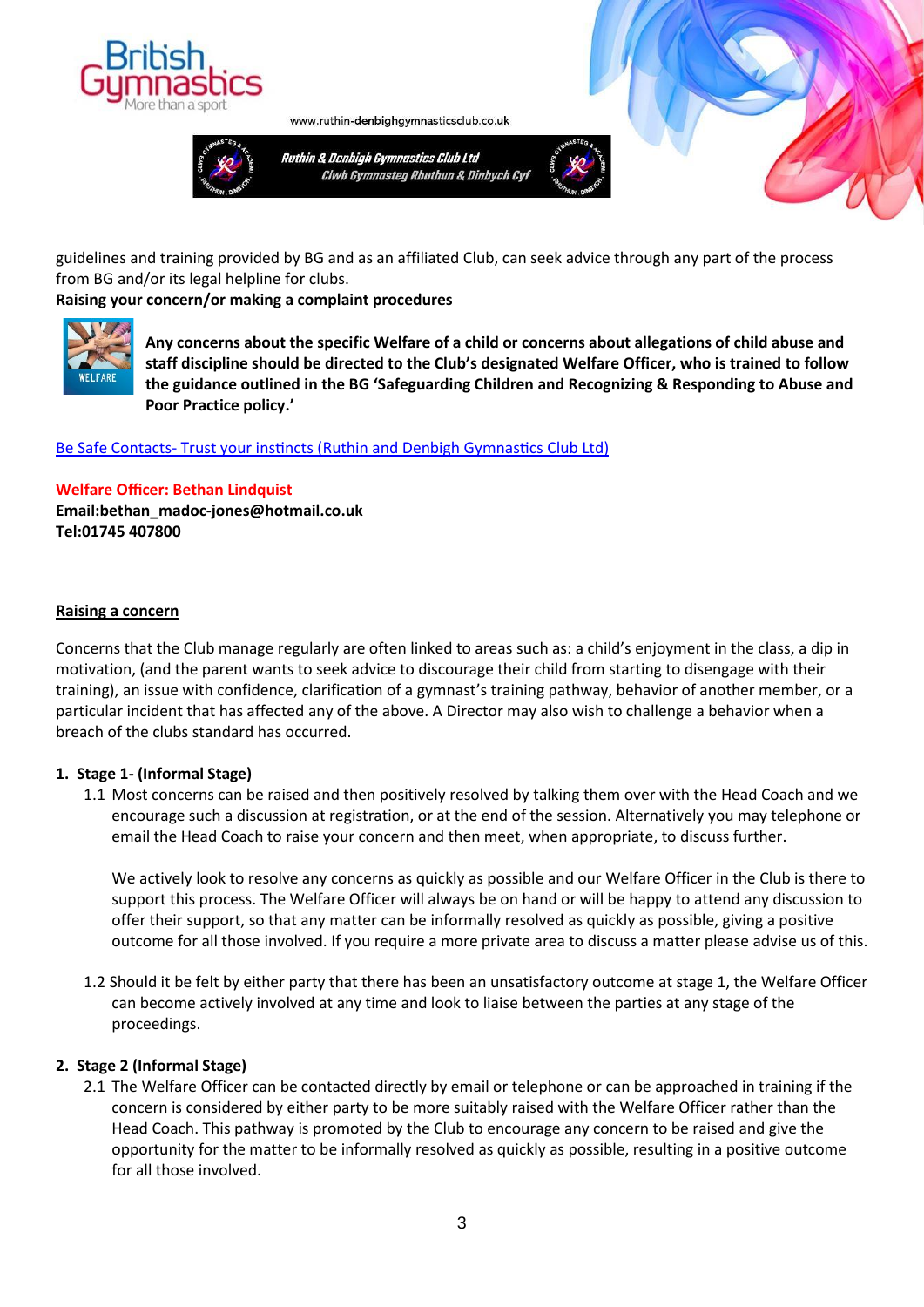



Ruthin & Denbigh Gymnastics Club Ltd Clwb Gymnasteg Rhuthun & Dinbych Cyl





2.3 The Welfare Officer should be able to inform all parties how the Management Committee are to proceed and will liaise with all parties in order that the matter may be informally resolved as quickly as possible, resulting in a positive outcome for all those involved.

## **3. Stage 3 (Formal Stage Complaint)**

#### **Definition of a complaint**

A complaint is an expression of dissatisfaction about the standard of service, action or lack of action. A formal complaint must be submitted in writing to the Club Secretary (address available on the Club's website).

- 3.1 To raise a complaint of dissatisfaction you must complain formally in writing to the Club Secretary (contactable via the Club's website). The Secretary will acknowledge receipt of the complaint within 7 days. The Management Committee (minimum of 3 Members) will meet to hear complaints within 14 days of a complaint being lodged.
- 3.2 You may be contacted and given the option to voluntarily meet to discuss your complaint with a minimum of 2 representatives from the Management Committee. It is important for the complainant to be aware that they may be accompanied by a friend, relative or representative (although the representatives are not able to be directly involved in the proceedings) at any stage of the procedure,

#### 3.3 **Resolution**

At the end of this meeting, if appropriate, the Committee will advise what action will be taken and also inform the complainant when and how the Committee will report back to them.

- 3.3.1 When a complaint is considered by the Management Committee, a decision will be made as to the action needed to address that complaint. *The committee guided by BG consider where there is no compelling evidence will conclude on the balance of probability taking the information that they have in front of them, conclude if an incident took place. The Management Committee has the power to then take appropriate action to deal with it, which may consist of:*
	- a) No further action\*
	- b) An informal resolution and remedial action plan\*
	- c) Investigating the matter through a panel hearing
	- d) Referring the matter to a higher authority.
	- e) Any other action

\*For options a) and b) to be considered, the Management Committee (minimum 3 members) must all be in agreement with the findings and the outcome.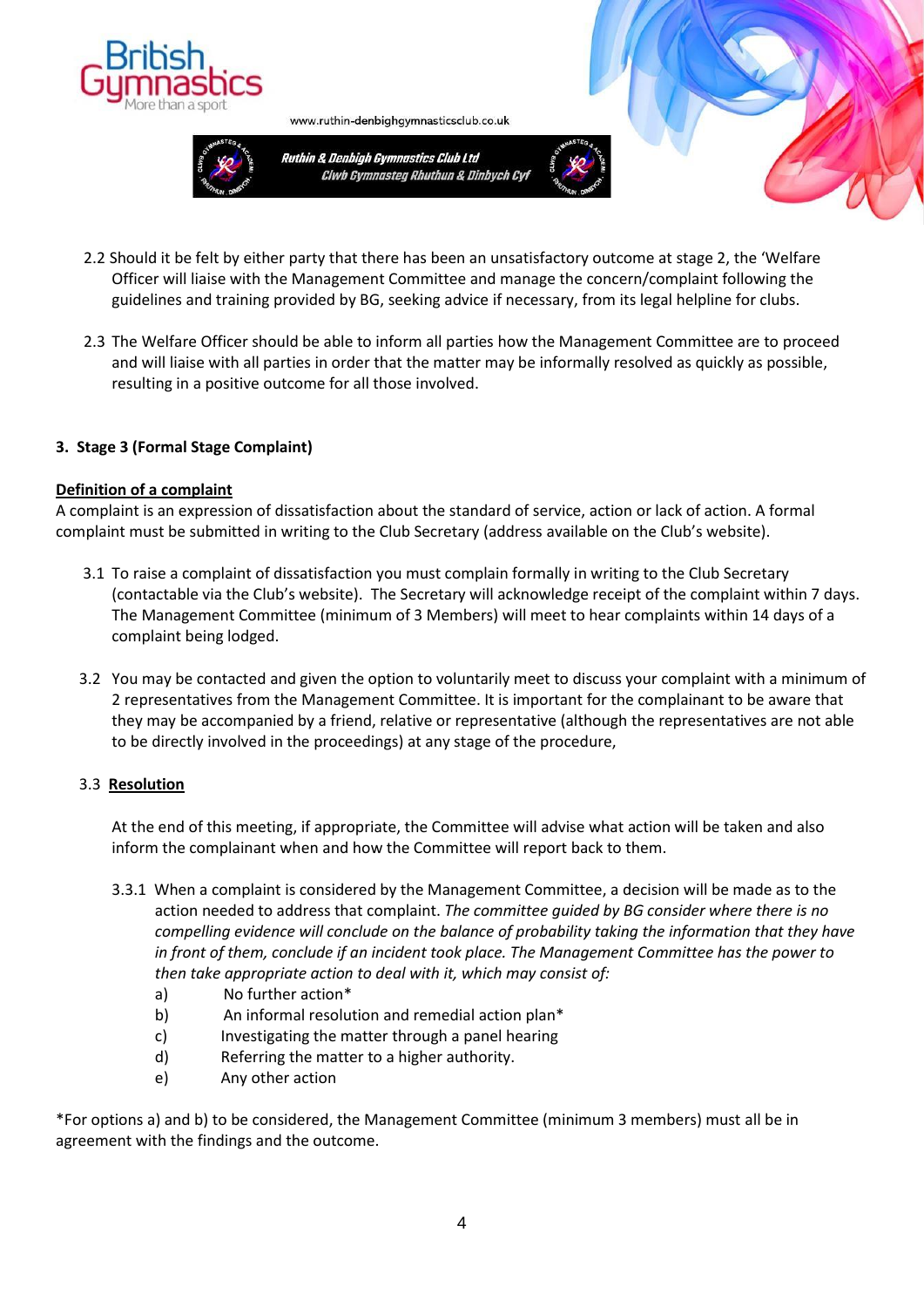

Ruthin & Denbigh Gymnastics Club Ltd Clwb Gymnasteg Rhuthun & Dinbych Cyl

www.ruthin-denbighgymnasticsclub.co.uk





- 3.4 The outcome of all panel meetings shall be recorded and all parties concerned with the complaint shall receive written notice of the outcome within 7 days.
- 3.5 The complainant will be given the results of the Management Committee investigation in writing normally within 7 days of meeting.

# **4. Stage 4 (Formal Stage appeal)**

 4.1 If the complainant is still unhappy with the situation and wishes to appeal, the next step is to write to the Club Secretary within 14 days to launch an appeal making it clear both what the issue is and what the desired outcome would be.

# *The appeal is limited to:*

- *4.2 That the process was not followed*
- *4.2.1 The outcome was not justified, and no other reasonable panel would come to that outcome or the sanction does not correlate with the outcome.*
- 4.3 The Management Committee will consider the appeal within 14 days of the Secretary receiving it and the complainant will be informed of their decision within 7 days of their meeting.

# **5. Stage 5 (Escalation/referral to British Gymnastics)**

British Gymnastics 'Pathway for Reporting Serious Complaints/Concerns' (attached at the back of this document), provides a flowchart to clarify the pathway for complaints relating to serious breaches of the BG standards of conduct for members.

5.1 Complaints can be escalated to British Gymnastics' Regional Welfare Officer should the complainant have legitimate concerns regarding the fairness/objectivity of the process or investigation at club level.

# Regional Welfare Officer (Welsh Gymnastics) Carys Kizito - 0845 045 4304 [carys.kizito@welshgymnastics.org](mailto:carys.kizito@welshgymnastics.org)

- 5.1.1 The complainant may, for instance, believe that the Club has not followed their own procedures and is unfairly dismissing their complaints without reasonable cause and BG provide a pathway to escalate said complaints.
- 5.1.2 The complainant may, for instance, think that the person investigating said complaint at club level, has a clear and recognised conflict of interest regarding the individual being complained about.
- 5.1.3 The complainant should explain their complaint and say why they think the Club did not follow its complaint procedure properly. Wherever possible, evidence should be given as to why.
- 5.1.4 If BG advises that the Club did not follow its procedures properly, the matter will be referred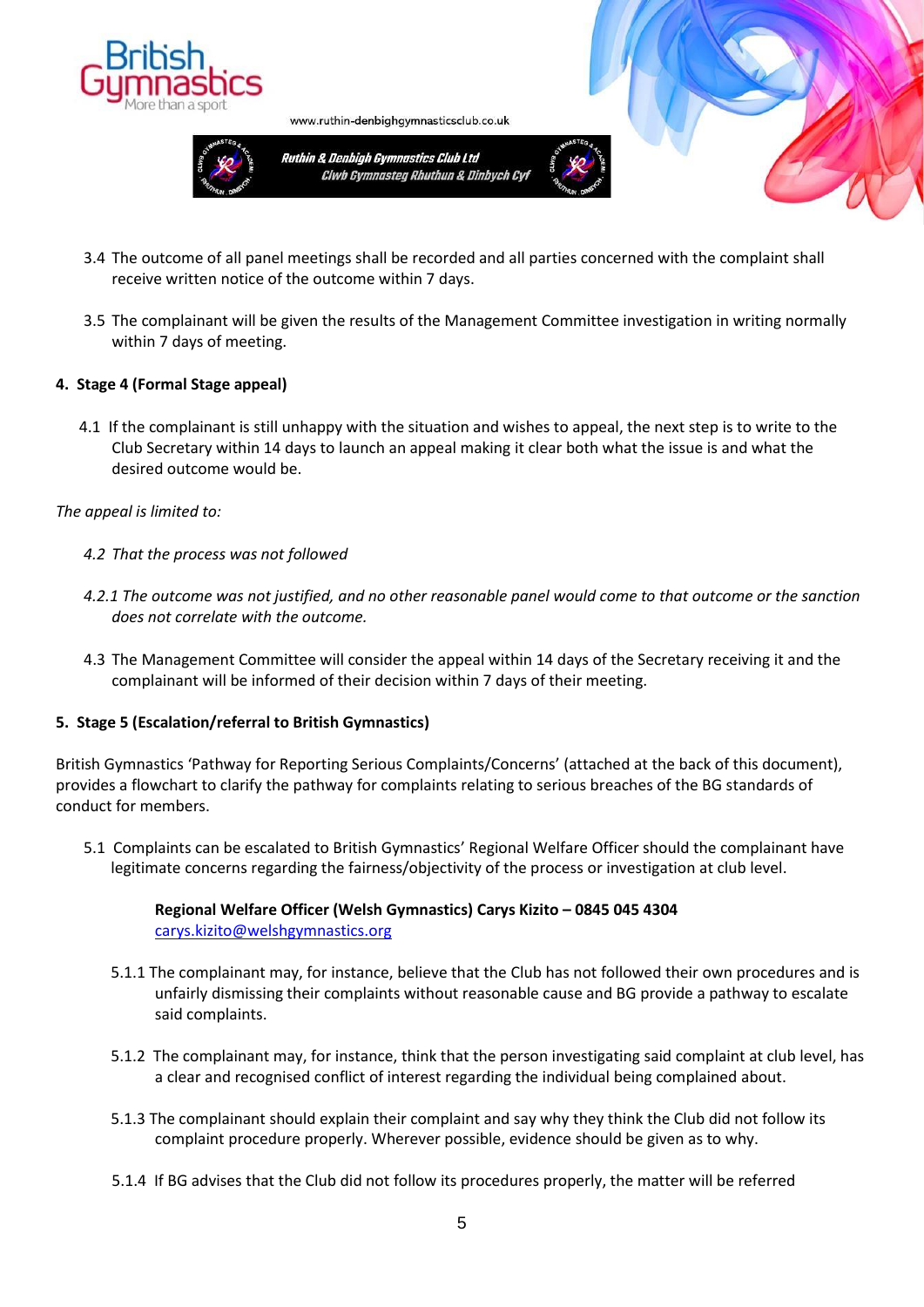



Ruthin & Denbigh Gymnastics Club Ltd Clwb Gymnasteg Rhuthun & Dinbych Cyl

www.ruthin-denbighgymnasticsclub.co.uk



back to the Management Committee Panel and the Panel will re-investigate the complaint under the guidance of BG.

5.2 British Gymnastics Lead Officers can be contacted directly regarding complaints of a more serious nature. N.B: **only** complaints about matters which 'seriously compromise the welfare of participants or that could do so', should be referred to British Gymnastics. BG will investigate complaints which are in the scope of BG Complaints and Disciplinary Procedures. However, **BG will not adjudicate in disputes between members**. **British Gymnastics Lead Officers: Niall O'Carrol & Heidi Saxon 0345 129 7 129 ext 2347 [ethics@british-gymnastics.org](mailto:ethics@british-gymnastics.org)** 

# **6. Escalation to disciplinary**

It is important to be clear to all concerned that the stages of the complaints procedure are distinct from the formal disciplinary proceedings for staff. Should there be an occasion where a complaint leads to a disciplinary procedure, then this puts the complaints process on hold. The complainant will be informed of this, and updated regularly on the likely delay.

After the disciplinary process is completed, the complainant shall receive written notice of the outcome following the decision within 21 days in writing by the Secretary. The amount of confidential information disclosed should be no more than is strictly necessary to ensure the welfare of BG members and young people.

#### **7. Investigations**

 7.1 Staff, Leaders and Role Volunteers may be questioned as part of the investigation of a complaint and must be made to feel that they are being treated fairly and that they will have the opportunity to put their case forward. A friend or representative may accompany them at any stage.

7.2 The Club's 'Anti bullying, Whistleblowing policy' outlines to parents, gymnasts and coaches:

- What the Club considers to be unacceptable behaviour and what different types of bullying may occur.
- What gymnasts, parents and coaches should do if they are being treated unfairly or know of others that are experiencing unfair treatment.
- That any form of abuse will not be tolerated and the Club's "zero tolerance" approach to abusive behaviours.
- The Club's procedure in response to unacceptable behaviour.

7.3 Parents need to be assured that they will be supported when reporting an incident and that the procedure that will follow will be of minimum distress to all participants involved.

7.4 If a formal complaint centres on a gymnast member, the gymnast should be interviewed with a parent/guardian present.

 7.5 Parents of any gymnast under the age of eighteen years will be informed in writing if their child is subject to any disciplinary action.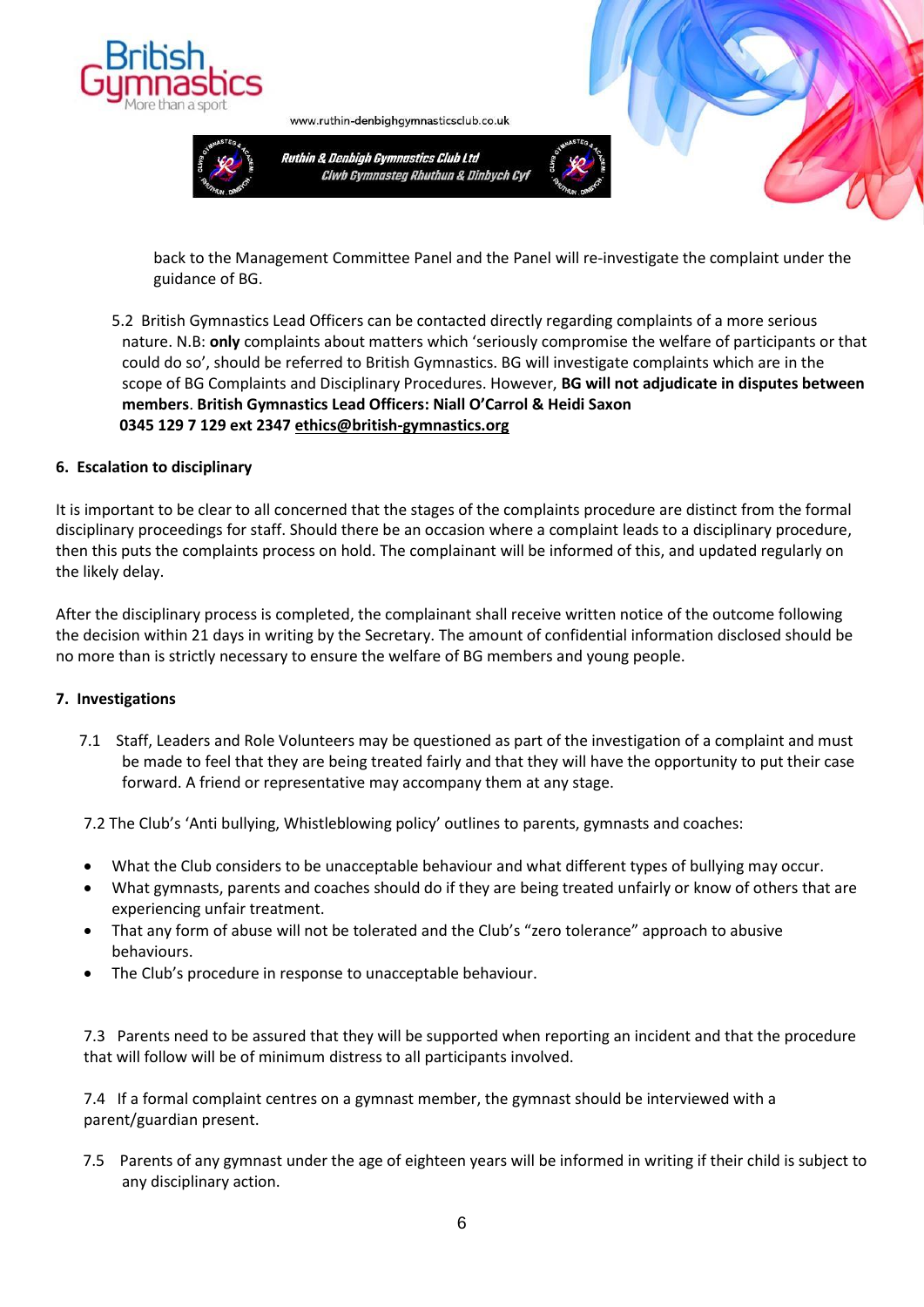







- 7.6.1 At any point following a complaint being raised, should the proceedings be delayed or agreed by the Management Committee that the nature of the complaint seriously compromises the welfare of participants or that it could do so (minimum of 2 representatives), the Committee have the power to temporarily suspend any person's membership whilst investigations take place (on full pay if a staff member).
- 7.7 Following an investigation, any recommendations will be circulated to the appropriate staff members, Leaders or Volunteers for any action to be taken or any amendments to be made to Club policies or procedures.

## **8. Disciplinary Panel Hearing process**

- 8.1 A disciplinary hearing panel will consist of a minimum of 3 appointed members of the Management Committee, the person who is the subject of the complaint and/or their representative or friend (although the representatives are not able to be directly involved in the proceedings).
- 8.2 If considered beneficial to the investigation, the Management Committee will also request the voluntary attendance of the complainant and/or their representative or friend (although the representatives are not able to be directly involved in the proceedings). The complainant may be asked to attend for all or part of the proceedings.
- 8.3 If a person who is the subject of a complaint or their representative declines to attend any panel hearing, the hearing shall continue in their absence.
- 8.4 Where a complaint is upheld against or admitted by a Coach, Judge, Volunteer, Gymnast, Parent or Guardian, the Management Committee has the power to take appropriate action, which may consist of:
- a) Informal resolution and remedial action
- b) Sanctions and remedial action plan
- c) Note on personal file and remedial action plan
- d) Recorded Verbal Warning and remedial action plan
- e) Recorded Written Warning and remedial action plan
- f) Termination of Membership
- g) Any other action
	- 8.4.1 For any of the options above to be considered, all the panel members must be in agreement with the findings and the outcome.
	- 8.4.2 The outcomes of all panel meetings shall be recorded and all parties concerned with the complaint shall receive written notice of the outcome within 7 days.